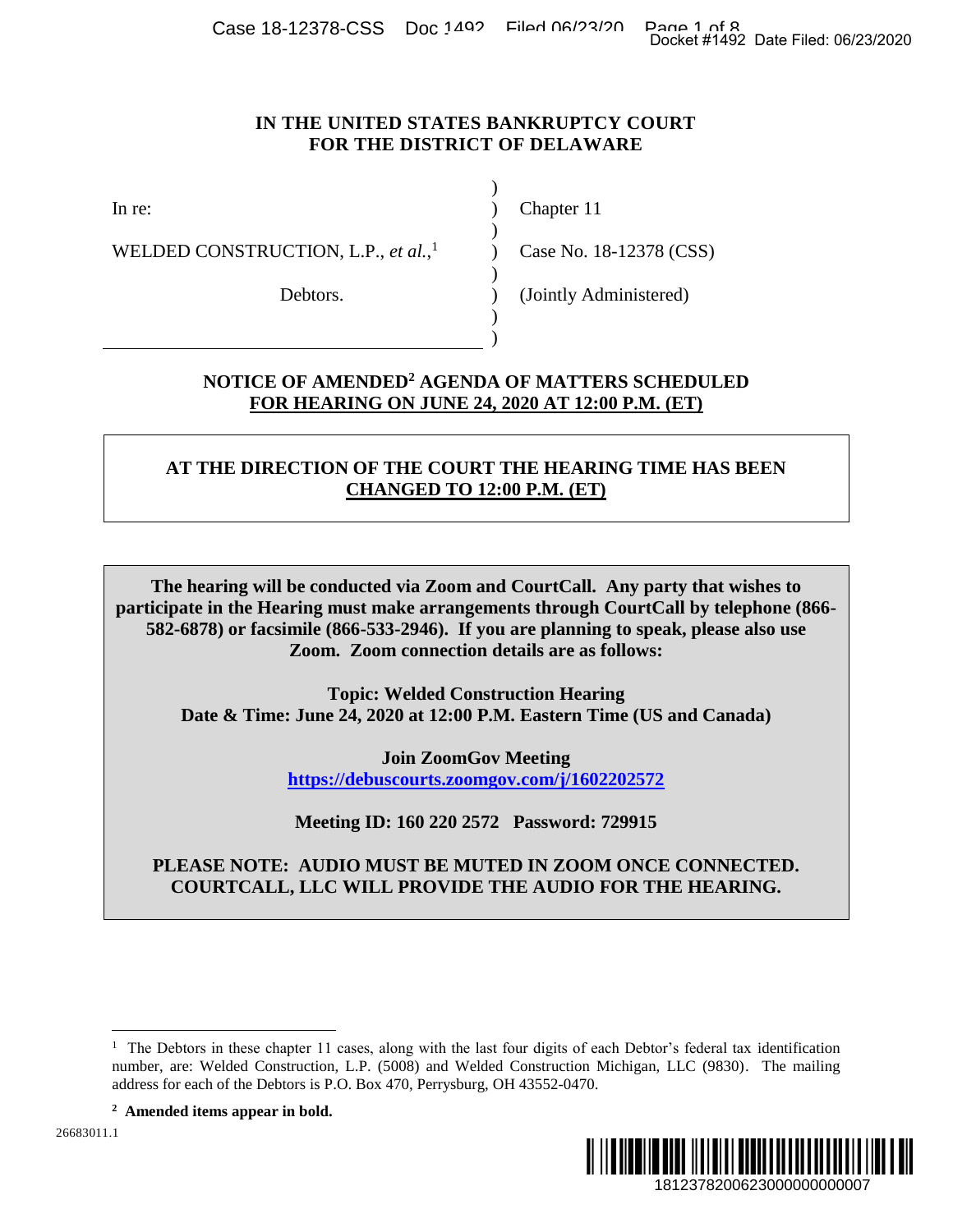### **RESOLVED MATTERS**

1. Debtors' Second Omnibus Motion for Entry of an Order, Pursuant to Sections 105(a) and 365(a) of the Bankruptcy Code, Authorizing the Debtors to Reject Certain Unexpired Leases *Nunc Pro Tunc* to the Lease Rejection Date and Certain Executory Contracts [D.I. 318, 12/7/18]

Response/Objection Deadline: December 21, 2018 at 4:00 p.m. (ET); extended for Ohio Machinery Company to January 3, 2019 at 4:00 p.m. (ET); extended to January 8, 2019 at 4:00 p.m. (ET) for VFS Leasing, PipeLine Machinery, Barco Rent-a-Truck, and the Committee

Responses/Objections Received:

- A. Limited Objection of Caterpillar Financial Services Corporation [D.I. 346, 12/20/18]
- B. Objection of PACCAR Financial Corp. [D.I. 348, 12/20/18]
- C. Joinder of MacAllister Machinery Co., Inc. d/b/a MacAllister Rentals and Michigan CAT to Limited Objection of Caterpillar Financial Services Corporation [D.I. 355, 12/21/18]
- D. Limited Objection of Enviro Service Rentals, LLC, Cross Country Pipeline Supply Co., Inc., Outlaw Padding Company and T & C Rentals [D.I. 357, 12/21/18]
- E. Limited Objection of Sunbelt Equipment Marketing, Inc. and Sunbelt Tractor & Equipment Company, Inc. [D.I. 358, 12/21/18]
- F. Objection of Ohio Machinery Company [D.I. 367, 12/24/18]
- G. Objection of VFS Leasing Co. [D.I. 397, 1/8/19]

- H. Order [D.I. 421, 1/15/19]
- I. Order [D.I. 442, 1/28/19]
- J. Order [D.I. 446, 1/30/19]
- K. Order [D.I. 1119, 11/21/19]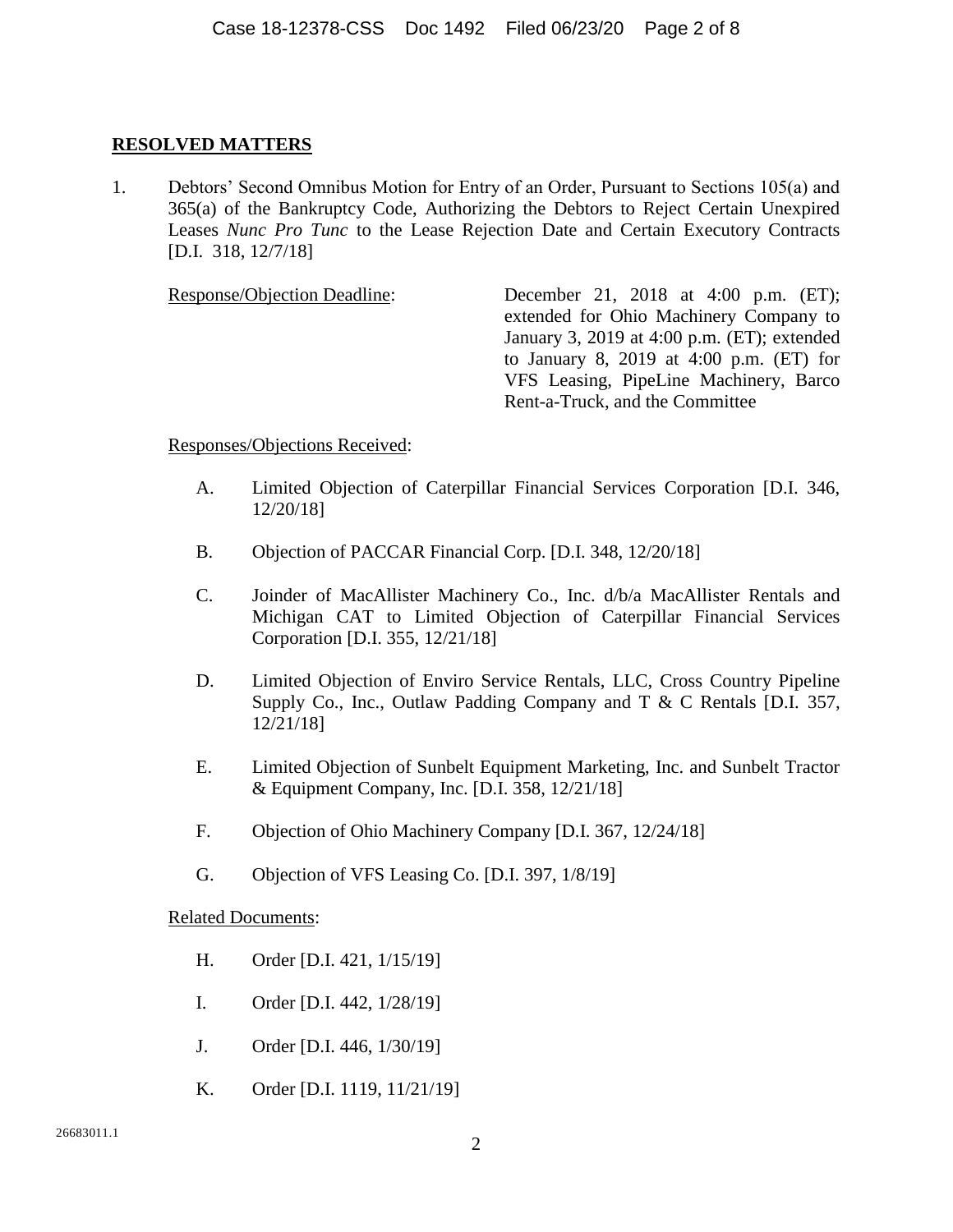- L. Certification of Counsel [D.I. 1467, 6/19/20]
- M. Order (Cross Country Pipeline Supply Co., Inc.) [D.I. 1469, 6/22/20]
- N. Proposed Order (Outlaw Padding Company) [D.I. 1470, 6/22/20]
- O. Proposed Order (Sunbelt Equipment Marketing, Inc.) [D.I. 1471, 6/22/20]
- P. Proposed Order (Sunbelt Tractor & Equipment Company, Inc.) [D.I. 1472, 6/22/20]
- Q. Proposed Order (Enviro Service Rentals, LLC, T&C Rentals, Willy's Fuels, LLC) [D.I. 1473, 6/22/20]
- Status: Orders have been entered resolving all items. No hearing is required.
- 2. Amended Motion of Jeremy Keith for Relief from the Automatic Stay Pursuant to 11 U.S.C. Section 362(d) [D.I. 628, 4/10/19]

Response/Objection Deadline: May 1, 2019 at 4:00 p.m. (ET); extended for the Debtors and the Committee

Responses/Objections Received: None to date

- A. Motion of Jeremy Keith for Relief from the Automatic Stay Pursuant to 11 U.S.C. Section 362(d) [D.I. 626, 4/9/19]
- B. Certification of Counsel [D.I. 1368, 5/11/20]
- C. Order [D.I. 1370, 5/12/20]]
- Status: An order has been entered. No hearing is required.
- 3. Debtors' Fifth Motion for an Order, Pursuant to Bankruptcy Rules 9006 and 9027, Extending the Period Within Which the Debtors May Remove Actions Pursuant to 28 U.S.C. § 1452 [D.I. 1384, 5/15/20]

| <b>Response/Objection Deadline:</b>   | May 29, 2020 at 4:00 p.m. (ET) |  |
|---------------------------------------|--------------------------------|--|
| <b>Responses/Objections Received:</b> | None                           |  |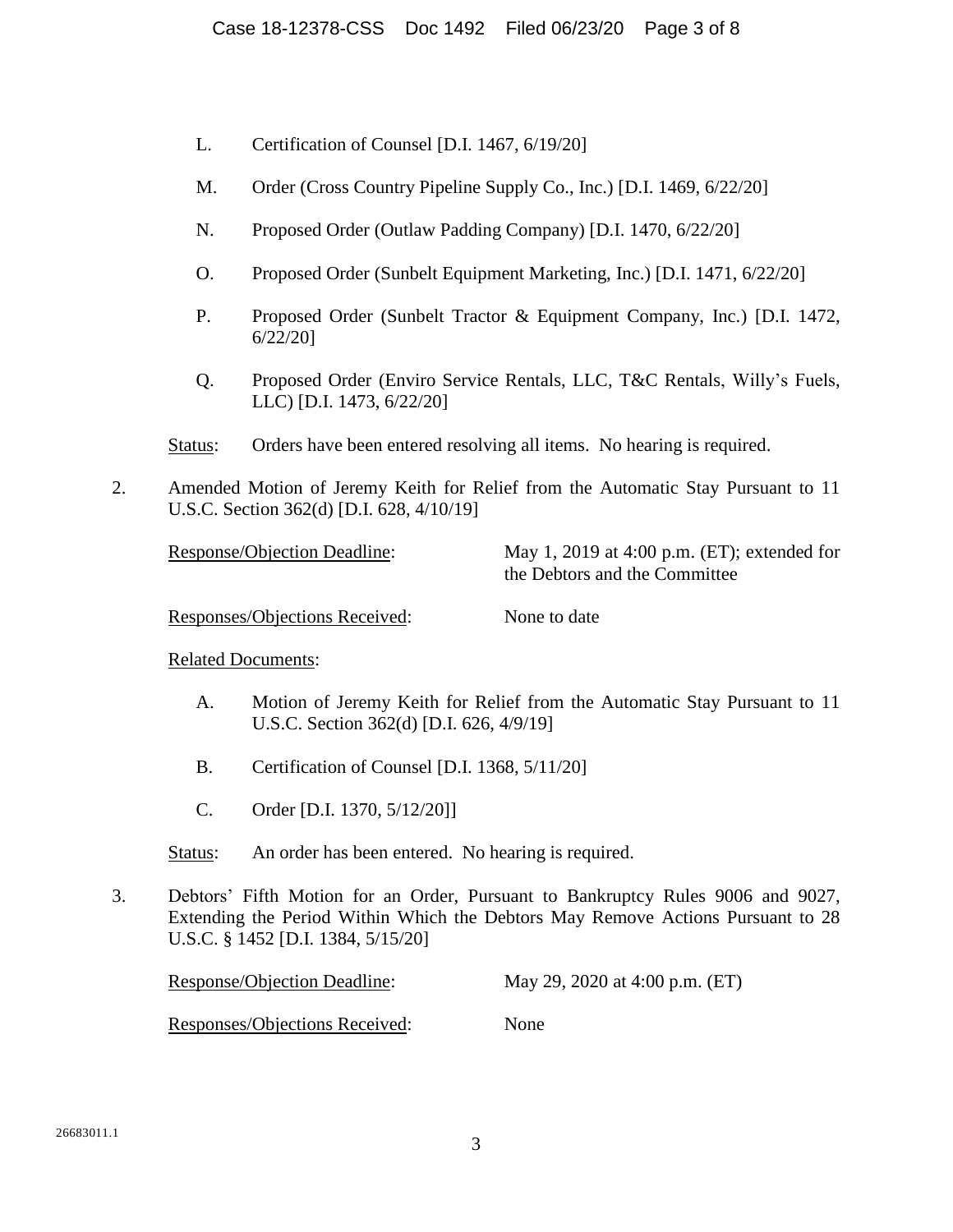Related Documents:

- A. Certificate of No Objection [D.I. 1412, 6/1/20]
- B. Order [D.I. 1413, 6/2/20]
- Status: An order has been entered. No hearing is required.
- 4. Debtors' Motion for Entry of an Order (I) Authorizing the Assumption of Certain Executory Contracts Pursuant to Section 365 of the Bankruptcy Code and (II) Fixing Cure Amounts with Respect Thereto [D.I. 1441, 6/10/20]

| Response/Objection Deadline:   | June 17, 2020 at 4:00 p.m. $(ET)$ |
|--------------------------------|-----------------------------------|
| Responses/Objections Received: | None                              |

Related Documents:

- A. Certificate of No Objection [D.I. 1465, 6/18/20]
- B. Order [D.I. 1466, 6/19/20]

Status: An order has been entered. No hearing is required.

5. Objection of Creditor Earth Pipeline Services to Debtor's Challenge to the Allowance of its Claim for Voting Purposes [D.I. 1414, 6/3/20]

Status: This matter has been consensually resolved. No hearing is required.

## **RESOLVED FEE APPLICATIONS**

6. Sixth Interim Fee Applications [D.I. Nos. 1378, 1379, 1383, 1385 and 1388]

Response/Objection Deadline: On or before June 4, 2020 at 4:00 p.m. (ET)

Responses/Objections Received: None

- A. Certification of Counsel Regarding Proposed Order Approving Sixth Interim Fee Requests of the Debtors' Professionals for the Period from January 1, 2020 Through and Including March 31, 2020 [D.I. 1420, 6/4/20]
- B. Order [D.I. 1437, 6/9/20]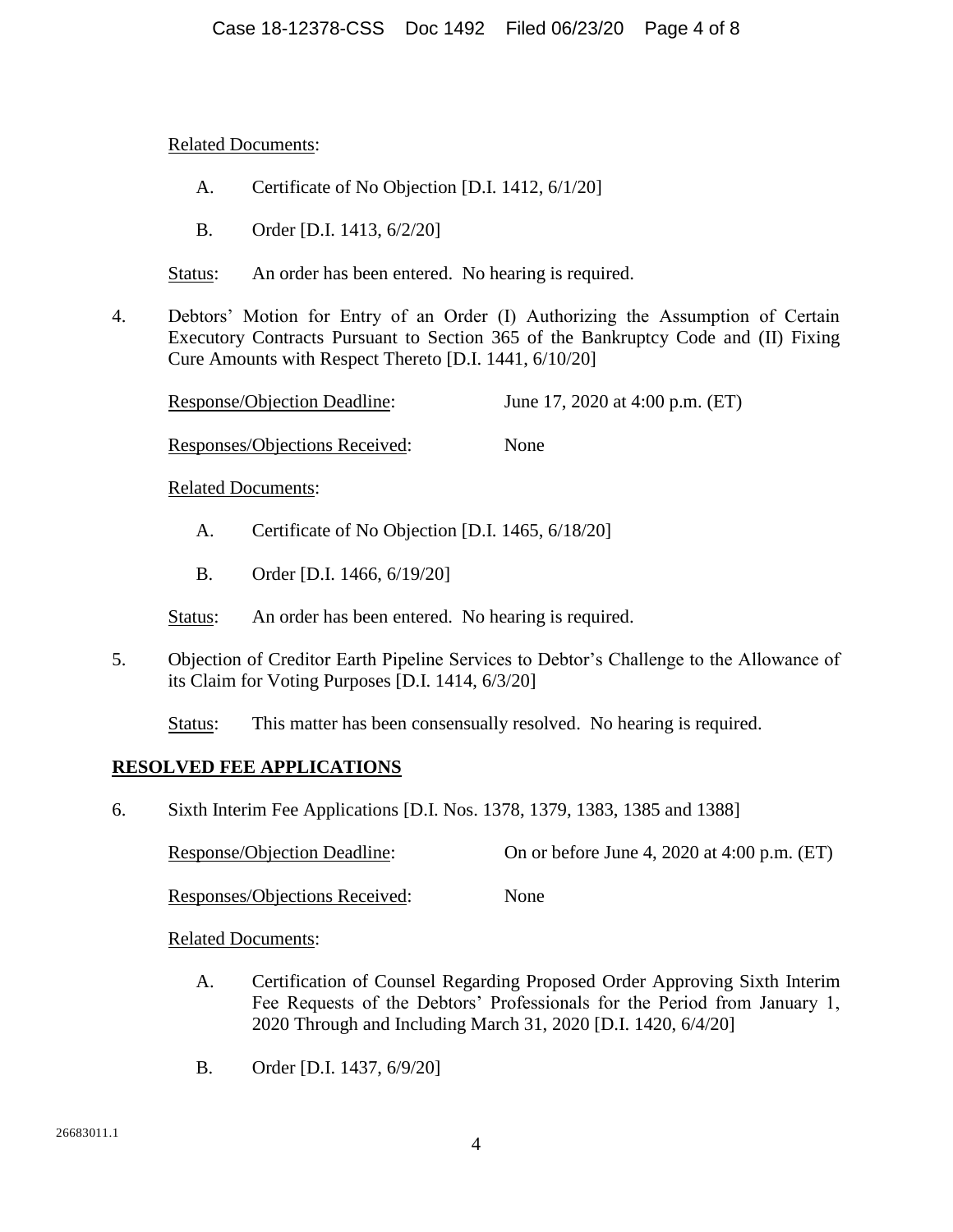- C. Certification of Counsel Regarding Proposed Order Approving Sixth Interim Fee Applications of the Committee Professionals for the Period from January 1, 2020 Through March 31, 2020 [D.I. 1446, 6/12/20]
- D. Order [D.I. 1455, 6/17/20]
- Status: Orders has been entered. No hearing is required.

## **CONFIRMATION**

7. [Amended Chapter 11 Plan of Welded Construction, L.P. and Welded Construction](https://ecf.deb.uscourts.gov/doc1/042019009801)  Michigan, LLC [\[Solicitation Version\] \[D.I. 1363, 5/8/20\]](https://ecf.deb.uscourts.gov/doc1/042019009801)

| June 17, 2020 at 5:00 p.m. (ET); extended   |
|---------------------------------------------|
| for Sunbelt Equipment Marketing, Inc.,      |
| Sunbelt Tractor & Equipment Company,        |
| Cross Country Infrastructure Services, Inc. |
| and Outlaw Padding Company to June 18,      |
| 2020 at 4:00 p.m. $(ET)$                    |
|                                             |

#### Confirmation Responses Received:

- A. Informal Response of the Official Committee of Unsecured Creditors
- B. Informal Response of Bechtel Corporation
- C. Informal Response of Columbia Gas Transmission, LLC
- D. Informal Response of Mersino Dewatering, Inc.
- E. Informal Response of Ohio Machinery Company, d/b/a Ohio CAT
- F. [Central States Pension Fund's Objection to Confirmation of the Debtors'](https://ecf.deb.uscourts.gov/doc1/042019119430)  [Chapter 11 Plan](https://ecf.deb.uscourts.gov/doc1/042019119430) [D.I. 1457, 6/17/20]
- G. [Objection to Amended Chapter 11 Plan of Welded Construction, L.P. and](https://ecf.deb.uscourts.gov/doc1/042019119846)  [Welded Construction Michigan, LLC](https://ecf.deb.uscourts.gov/doc1/042019119846) [D.I. 1460, 6/17/20]
- H. [Objection of Sunbelt Equipment Marketing, Inc., Sunbelt Tractor &](https://ecf.deb.uscourts.gov/doc1/042019123008)  [Equipment Company, Cross Country Infrastructure Services, Inc., and Outlaw](https://ecf.deb.uscourts.gov/doc1/042019123008)  [Padding Company to the Debtors' Amended Chapter 11 Plan](https://ecf.deb.uscourts.gov/doc1/042019123008) [D.I. 1463, 6/18/20]
	- i. [Notice of Partial Withdrawal of Objections of Sunbelt Equipment](https://ecf.deb.uscourts.gov/doc1/042019129478)  [Marketing, Inc., Sunbelt Tractor & Equipment Company, Cross Country](https://ecf.deb.uscourts.gov/doc1/042019129478)  [Infrastructure Services, Inc., and Outlaw Padding Company, to Debtors'](https://ecf.deb.uscourts.gov/doc1/042019129478)  [Amended Chapter 11 Plan](https://ecf.deb.uscourts.gov/doc1/042019129478) [D.I. 1474, 6/22/20]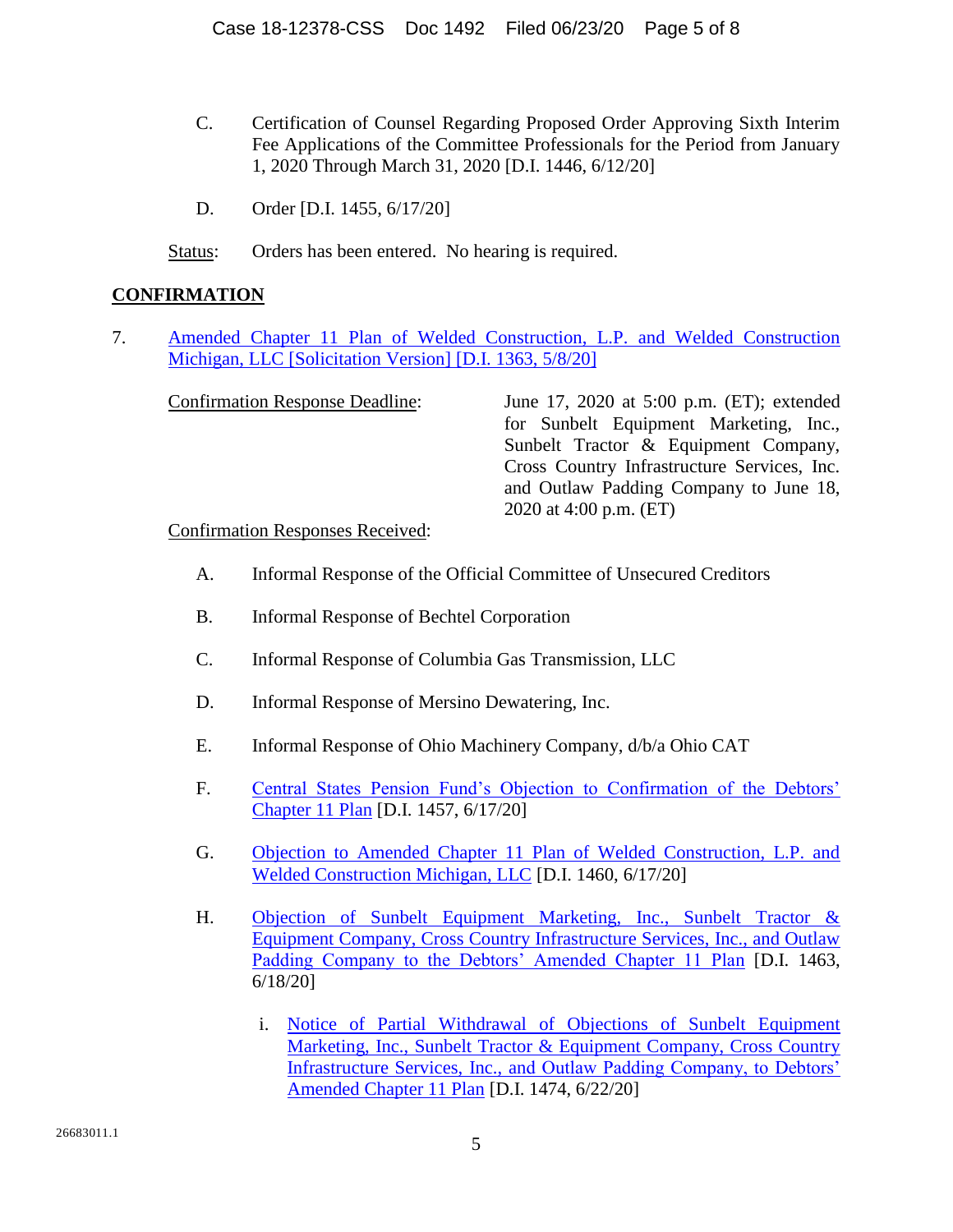- I. [Chapter 11 Plan of Welded Construction, L.P. and Welded Construction](https://ecf.deb.uscourts.gov/doc1/042018894257)  [Michigan, LLC](https://ecf.deb.uscourts.gov/doc1/042018894257) [D.I. 1249, 3/3/20]
- J. [Notice of Hearing to Consider Approval of Disclosure Statement](https://ecf.deb.uscourts.gov/doc1/042018896500) [D.I. 1253, 3/4/20]
- K. Second Amended Notice [of Hearing to Consider Approval of Disclosure](https://ecf.deb.uscourts.gov/doc1/042018927725)  [Statement](https://ecf.deb.uscourts.gov/doc1/042018927725) [D.I. 1289, 3/19/20]
- L. [Amended Chapter 11 Plan of Welded Construction L.P. and Welded](https://ecf.deb.uscourts.gov/doc1/042018998693)  Construction [Michigan, LLC](https://ecf.deb.uscourts.gov/doc1/042018998693) [D.I. 1325, 4/27/20]
- M. [Notice of Filing of Blackline of Amended Chapter 11 Plan of Welded](https://ecf.deb.uscourts.gov/doc1/042018998720)  [Construction L.P. and Welded Construction Michigan, LLC](https://ecf.deb.uscourts.gov/doc1/042018998720) [D.I. 1327, 4/27/20]
- N. [Notice of Filing of Revised Order \(I\) Approving](https://ecf.deb.uscourts.gov/doc1/042018998737) the Disclosure Statement; (II) [Approving Solicitation and Voting Procedures, Including \(A\) Fixing the](https://ecf.deb.uscourts.gov/doc1/042018998737)  [Record Date, \(B\) Approving the Solicitation Packages and Procedures for](https://ecf.deb.uscourts.gov/doc1/042018998737)  [Distribution, \(C\) Approving the Form of Ballots and Establishing Procedures](https://ecf.deb.uscourts.gov/doc1/042018998737)  [for Voting, and \(D\) Approving Procedures for Vote Tabulation;](https://ecf.deb.uscourts.gov/doc1/042018998737)  (III) [Scheduling a Confirmation Hearing and Establishing Notice and](https://ecf.deb.uscourts.gov/doc1/042018998737)  [Objection Procedures; and \(IV\) Granting Related Relief](https://ecf.deb.uscourts.gov/doc1/042018998737) [D.I. 1329, 4/27/20]
- O. [Amended Chapter 11 Plan of Welded Construction L.P. and Welded](https://ecf.deb.uscourts.gov/doc1/042019013817)  [Construction Michigan, LLC](https://ecf.deb.uscourts.gov/doc1/042019013817) [D.I. 1343, 5/4/20]
- P. [Notice of Filing of Further Revised Order \(I\) Approving the Disclosure](https://ecf.deb.uscourts.gov/doc1/042019013977)  Statement; (II) [Approving Solicitation and Voting Procedures, Including](https://ecf.deb.uscourts.gov/doc1/042019013977)  (A) [Fixing the Record Date, \(B\) Approving the Solicitation Packages and](https://ecf.deb.uscourts.gov/doc1/042019013977)  [Procedures for Distribution, \(C\) Approving the Form of Ballots and](https://ecf.deb.uscourts.gov/doc1/042019013977)  [Establishing Procedures for Voting, and \(D\) Approving Procedures for Vote](https://ecf.deb.uscourts.gov/doc1/042019013977)  Tabulation; (III) [Scheduling a Confirmation Hearing and Establishing Notice](https://ecf.deb.uscourts.gov/doc1/042019013977)  [and Objection Procedures; and \(IV\) Granting Related Relief](https://ecf.deb.uscourts.gov/doc1/042019013977) [D.I. 1347, 5/4/20]
- Q. [Notice of Filing of Exhibit in Connection with Debtors' Motion for an Order](https://ecf.deb.uscourts.gov/doc1/042019018952)  [\(I\) Approving the Disclosure Statement; \(II\) Approving Solicitation and](https://ecf.deb.uscourts.gov/doc1/042019018952)  [Voting Procedures, Including \(A\) Fixing the Record Date, \(B\) Approving the](https://ecf.deb.uscourts.gov/doc1/042019018952)  [Solicitation Packages and Procedures for Distribution, \(C\) Approving the](https://ecf.deb.uscourts.gov/doc1/042019018952)  [Form of Ballots and Establishing Procedures for Voting, and \(D\) Approving](https://ecf.deb.uscourts.gov/doc1/042019018952)  [Procedures for Vote Tabulation; \(III\) Scheduling a Confirmation Hearing and](https://ecf.deb.uscourts.gov/doc1/042019018952)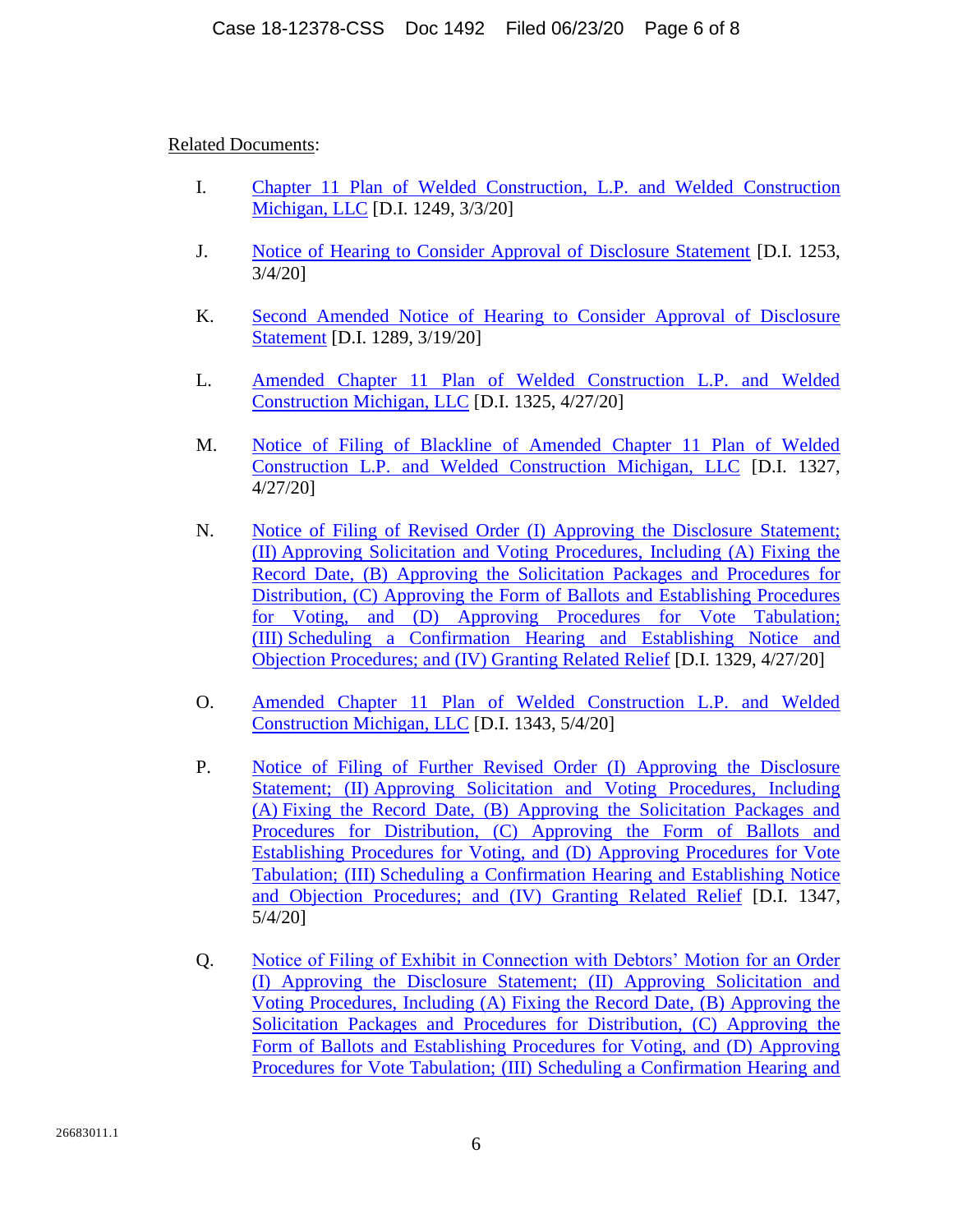[Establishing Notice and Objection Procedures; and \(IV\) Granting Related](https://ecf.deb.uscourts.gov/doc1/042019018952)  [Relief](https://ecf.deb.uscourts.gov/doc1/042019018952) [D.I. 1354, 5/6/20]

- R. [Order \(I\) Approving the Disclosure Statement; \(II\)](https://ecf.deb.uscourts.gov/doc1/042019022504) Approving Solicitation and Voting Procedures, Including (A) [Fixing the Record Date, \(B\) Approving the](https://ecf.deb.uscourts.gov/doc1/042019022504)  [Solicitation Packages and Procedures for Distribution, \(C\) Approving the](https://ecf.deb.uscourts.gov/doc1/042019022504)  [Form of Ballots and Establishing Procedures for Voting, and \(D\) Approving](https://ecf.deb.uscourts.gov/doc1/042019022504)  Procedures for Vote Tabulation; (III) [Scheduling a Confirmation Hearing and](https://ecf.deb.uscourts.gov/doc1/042019022504)  [Establishing Notice and Objection Procedures; and \(IV\) Granting Related](https://ecf.deb.uscourts.gov/doc1/042019022504)  [Relief](https://ecf.deb.uscourts.gov/doc1/042019022504) [D.I. 1362, 5/7/20]
- S. [Amended Disclosure Statement for the Amended Chapter 11 Plan of Welded](https://ecf.deb.uscourts.gov/doc1/042019025914)  [Construction, L.P. and Welded Construction Michigan, LLC](https://ecf.deb.uscourts.gov/doc1/042019025914) [D.I. 1364, 5/8/20]
- T. [Notice of Order \(I\) Approving the Disclosure Statement; \(II\) Approving](https://ecf.deb.uscourts.gov/doc1/042019025946)  [Solicitation and Voting Procedures, Including \(A\) Fixing the Record Date,](https://ecf.deb.uscourts.gov/doc1/042019025946)  (B) [Approving the Solicitation Packages and Procedures for Distribution,](https://ecf.deb.uscourts.gov/doc1/042019025946)  (C) [Approving the Form of Ballots and Establishing Procedures for Voting,](https://ecf.deb.uscourts.gov/doc1/042019025946)  [and \(D\) Approving Procedures for Vote Tabulation; \(III\) Scheduling a](https://ecf.deb.uscourts.gov/doc1/042019025946)  [Confirmation Hearing and Establishing Notice and Objection](https://ecf.deb.uscourts.gov/doc1/042019025946) Procedures; and [\(IV\) Granting Related Relief](https://ecf.deb.uscourts.gov/doc1/042019025946) [D.I. 1365, 5/8/20]
- U. [Affidavit of Publication of the Confirmation Hearing Notice in USA Today](https://ecf.deb.uscourts.gov/doc1/042019041552) [D.I. 1393, 5/15/20]
- V. [Notice of Filing of Plan Supplement to the Amended Chapter 11 Plan of](https://ecf.deb.uscourts.gov/doc1/042019092910)  [Welded Construction, L.P. and Welded Construction Michigan, LLC](https://ecf.deb.uscourts.gov/doc1/042019092910) [D.I. 1424, 6/5/20]
- W. Notice [of Filing of Exhibits C and D to Plan Supplement for](https://ecf.deb.uscourts.gov/doc1/042019108273) the Amended [Chapter 11 Plan of Welded Construction, L.P. and Welded Construction](https://ecf.deb.uscourts.gov/doc1/042019108273)  [Michigan, LLC](https://ecf.deb.uscourts.gov/doc1/042019108273) [D.I. 1445, 6/12/20]
- X. [Federal Insurance Company's Response to Transco's and Williams Parties'](https://ecf.deb.uscourts.gov/doc1/042019129666)  [Objection to Amended Chapter 11 Plan of Welded Construction, L.P. and](https://ecf.deb.uscourts.gov/doc1/042019129666)  [Welded Construction Michigan, LLC](https://ecf.deb.uscourts.gov/doc1/042019129666) [D.I. 1475, 6/22/20]
- Y. Omnibus Reply [of the Official Committee of Unsecured Creditors in Support](https://ecf.deb.uscourts.gov/doc1/042019129720)  [of Confirmation of the Amended Chapter 11 Plan of Welded Construction,](https://ecf.deb.uscourts.gov/doc1/042019129720)  [L.P. and Welded Construction Michigan, LLC](https://ecf.deb.uscourts.gov/doc1/042019129720) [D.I. 1476, 6/22/20]
- Z. [Certification of Andrew W. Henchen with Respect to the Tabulation of Votes](https://ecf.deb.uscourts.gov/doc1/042019131521)  [on the Amended Chapter 11 Plan of Welded Construction, L.P. and Welded](https://ecf.deb.uscourts.gov/doc1/042019131521)  [Construction Michigan, LLC](https://ecf.deb.uscourts.gov/doc1/042019131521) [D.I 1477, 6/22/20]<sup>3</sup>

 $\overline{a}$ 

<sup>3</sup> The location of this declarant is Louisville, KY.